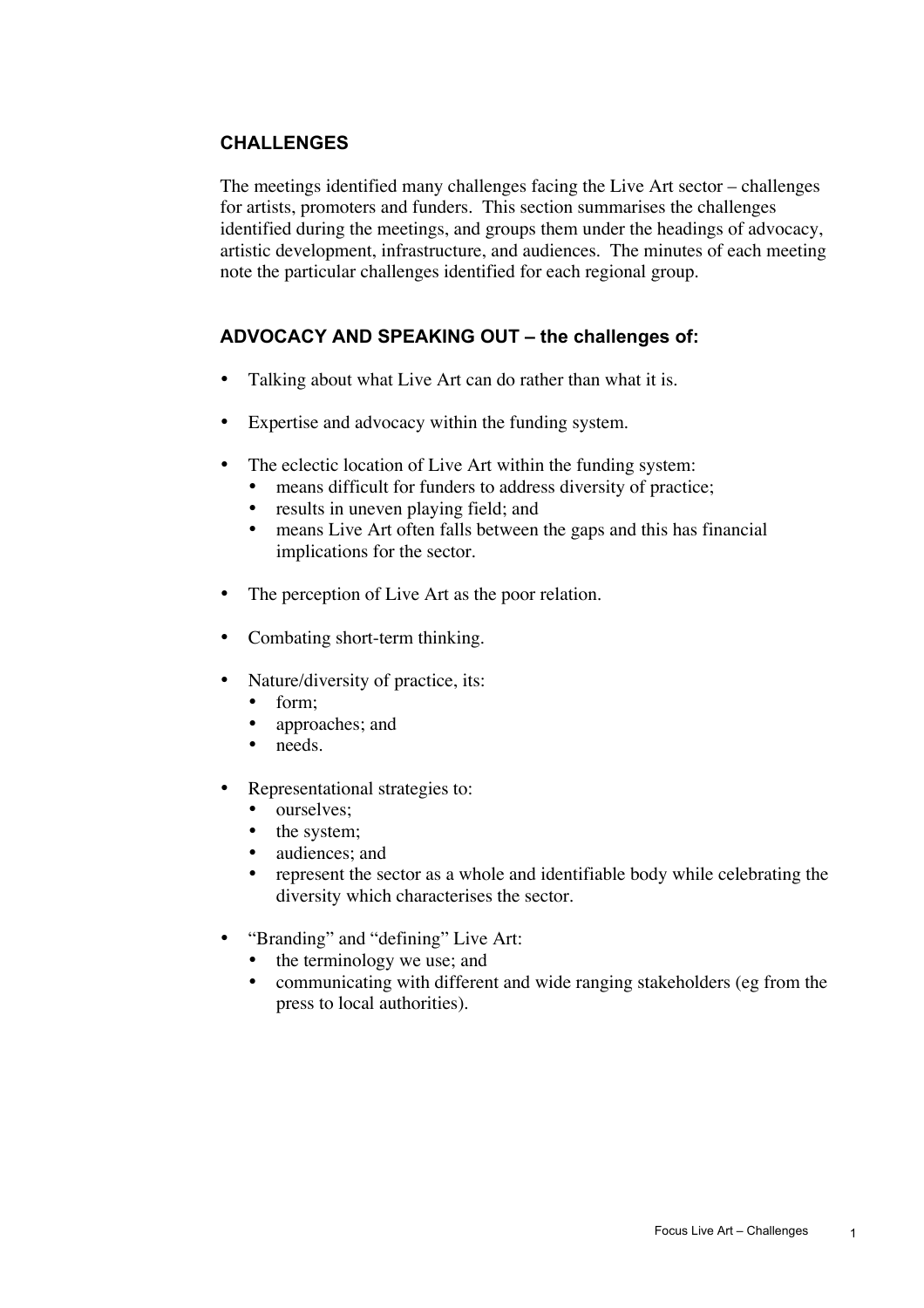# **ARTISTIC DEVELOPMENT; PROCESS AND PRODUCT – the challenges of:**

Enabling artists to be artists.

Process vs product.

The right to try and fail.

Agenda overload: responding to homogenous boundaries

Sustaining careers: enabling longevity; support from cradle to grave; the differing needs of emergent and mature artists (perception that Live Art is the domain of the young); and "retaining" artists and the "talent drain" (from the sector and from regions).

The question of higher education: critical/cultural frameworks; new artists/new audiences; and training outside/beyond the existing structures.

Recognising, qualifying and maintaining "quality".

Nurturing innovation.

Accessing new cultural and artistic agendas (eg new medias and civil liberties).

## **INFRASTRUCTURE AND KNOWLEDGE SHARING – the challenges of:**

Spaces/places: where?; how and what?; the context (geographic and social)?; and consistency of provision.

Spaces/places: limited number of active spaces; and sustaing activity.

Developing partnerships/networks/collaborators.